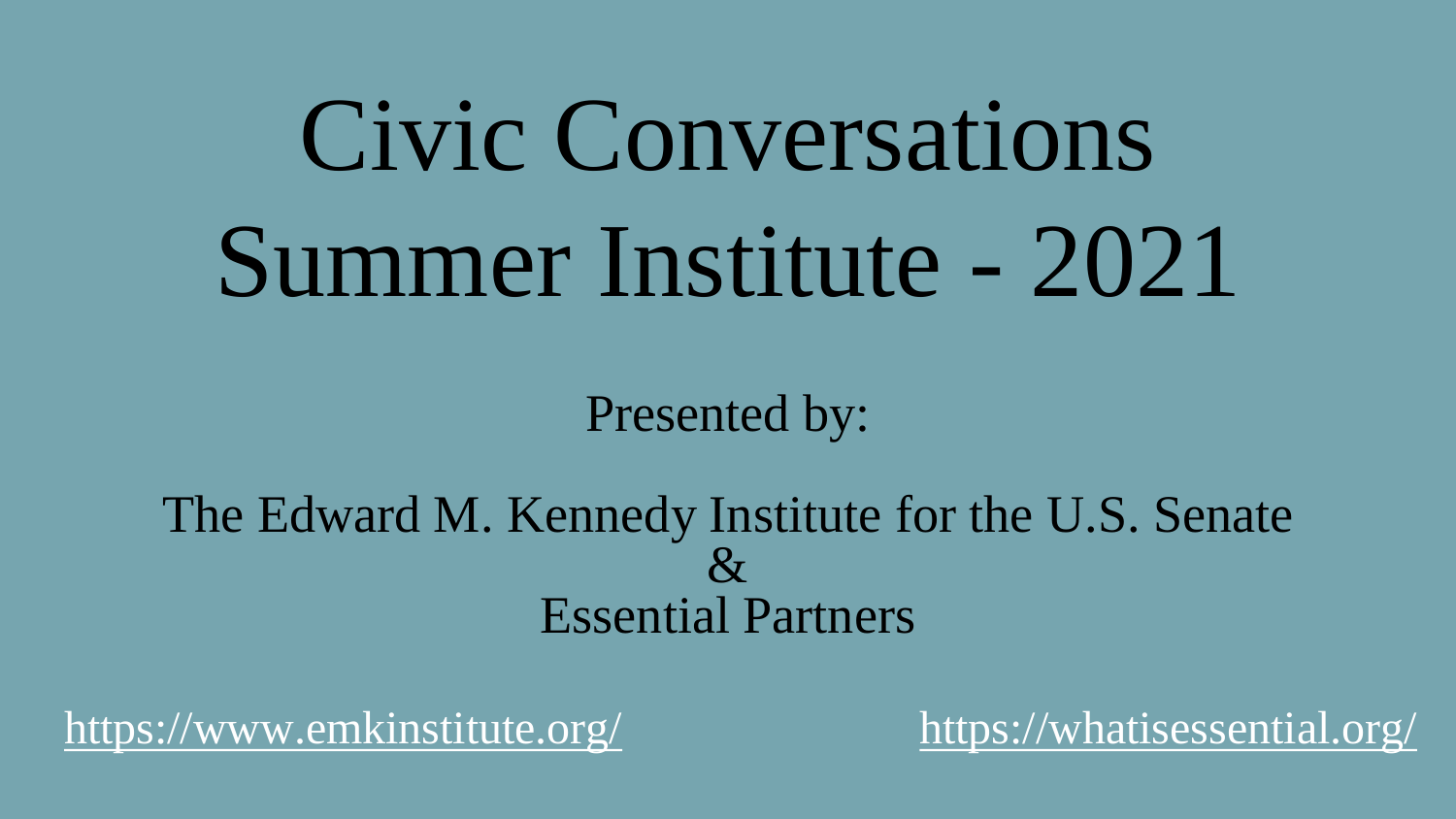Teachers acquired and enhanced skills required to create rich, respectful and meaningful conversations, among their students; particularly conversations about challenging topics.

This institute was particularly appealing because it addressed one of the most significant challenges to our democracy: Either/Or Thinking.

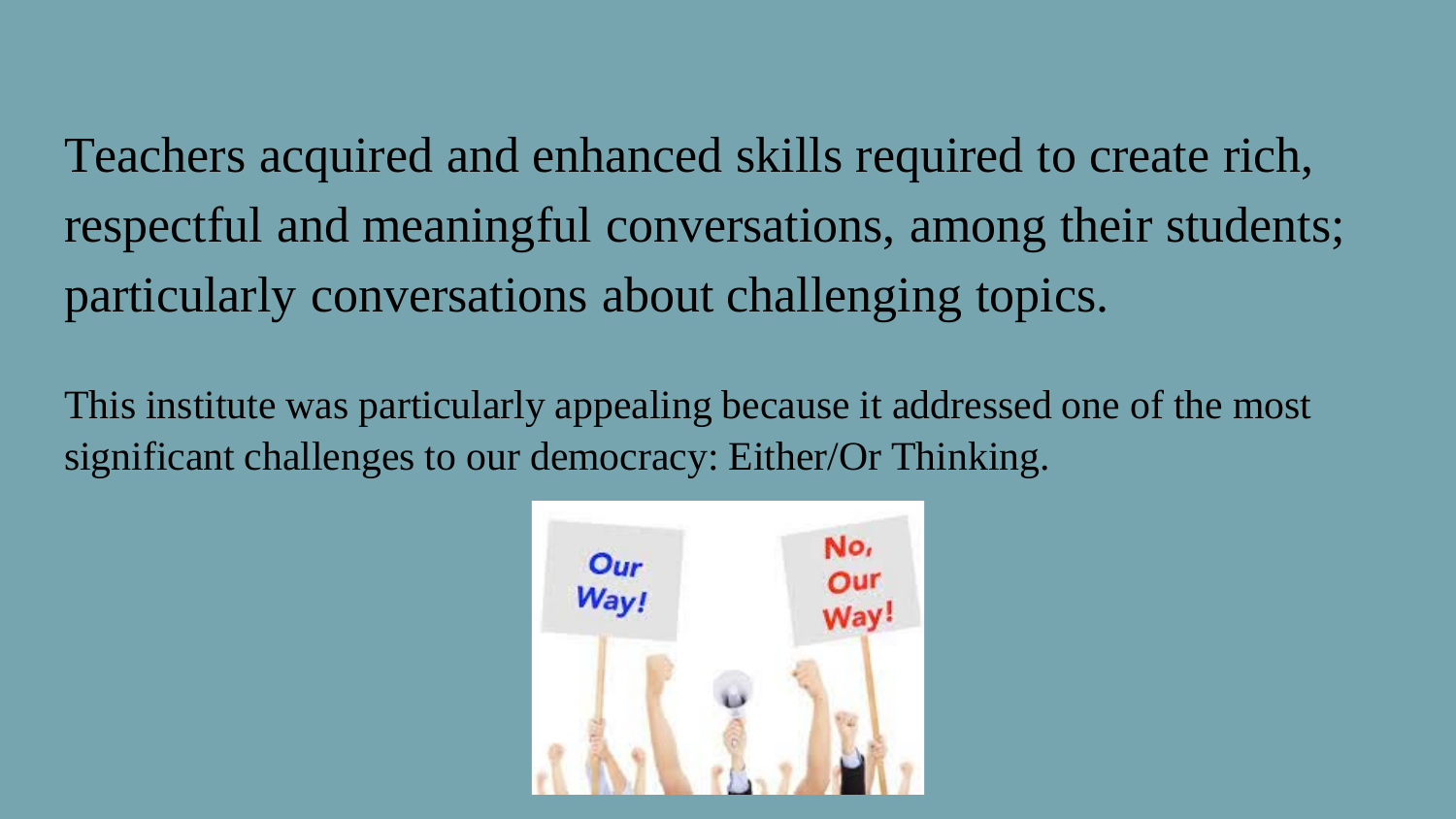

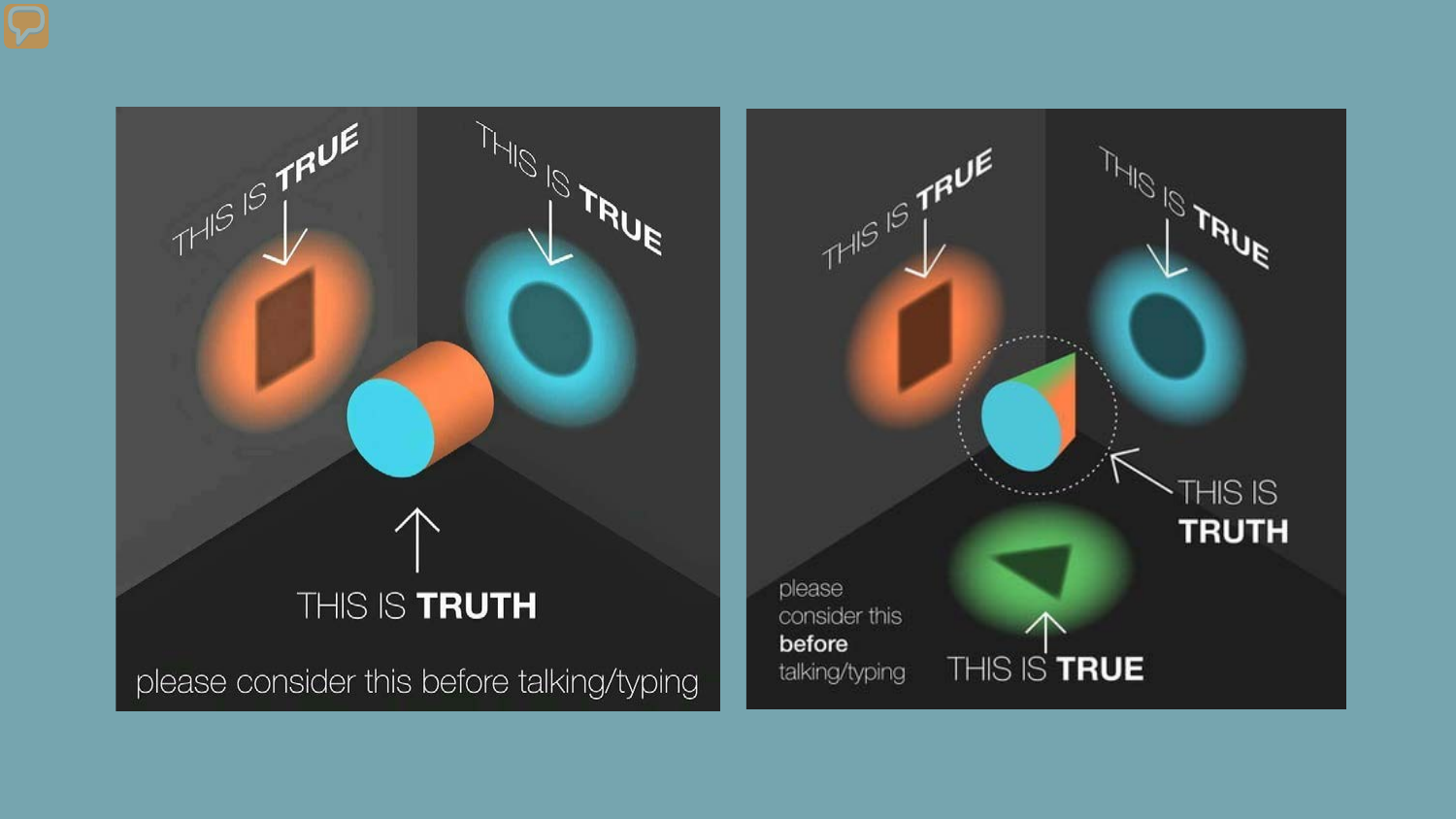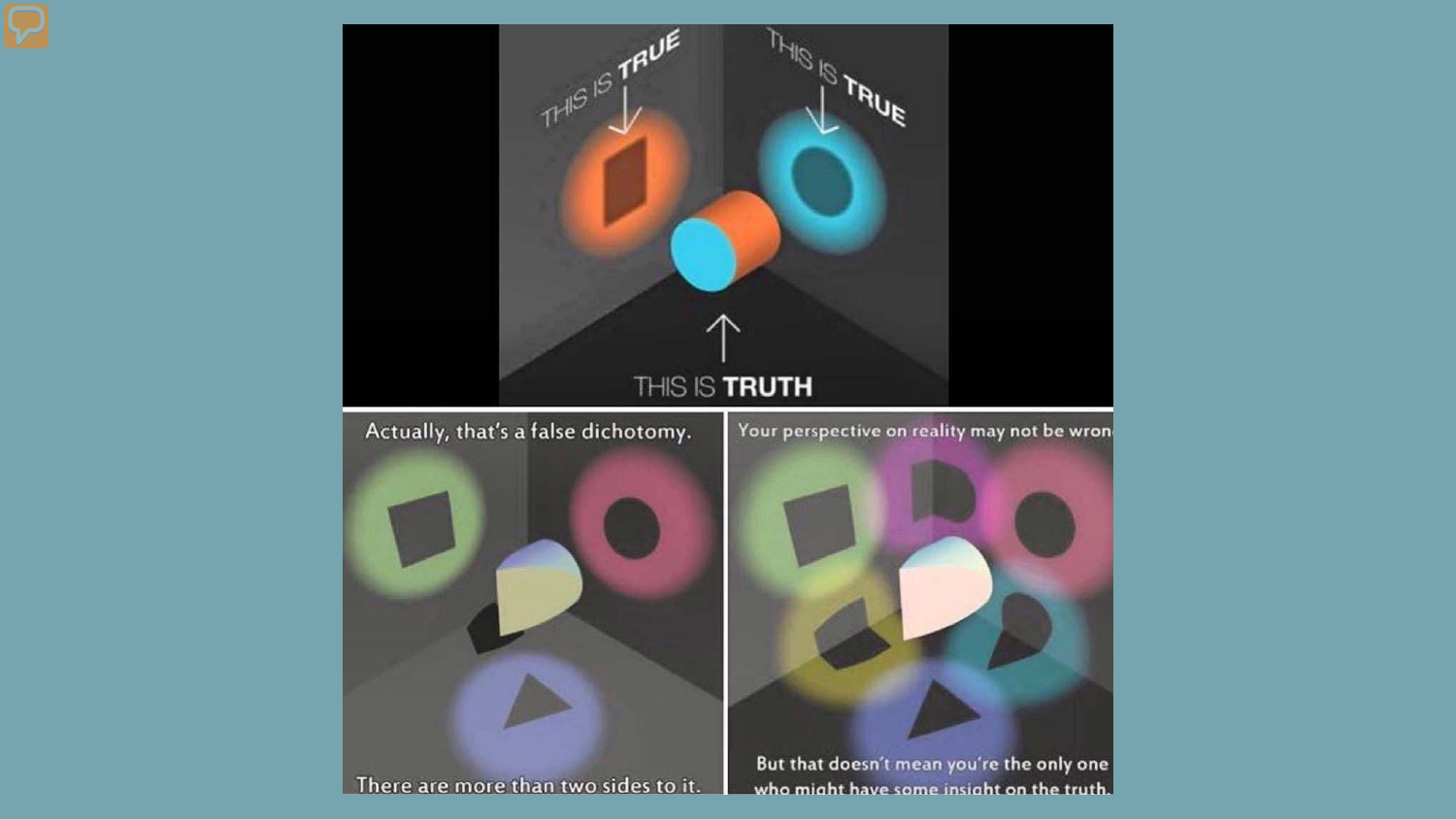**The cornerstone of this institute is the Dialogic Lesson, which has seven parts:**

**1. Grounding in purpose**

**2. Communication Agreements**

**3. Connecting Question**

**4. Time to reflect before engaging**

**5. Timed speaking without immediate response**

**6. Questions of Genuine Curiosity**

**7. Closing**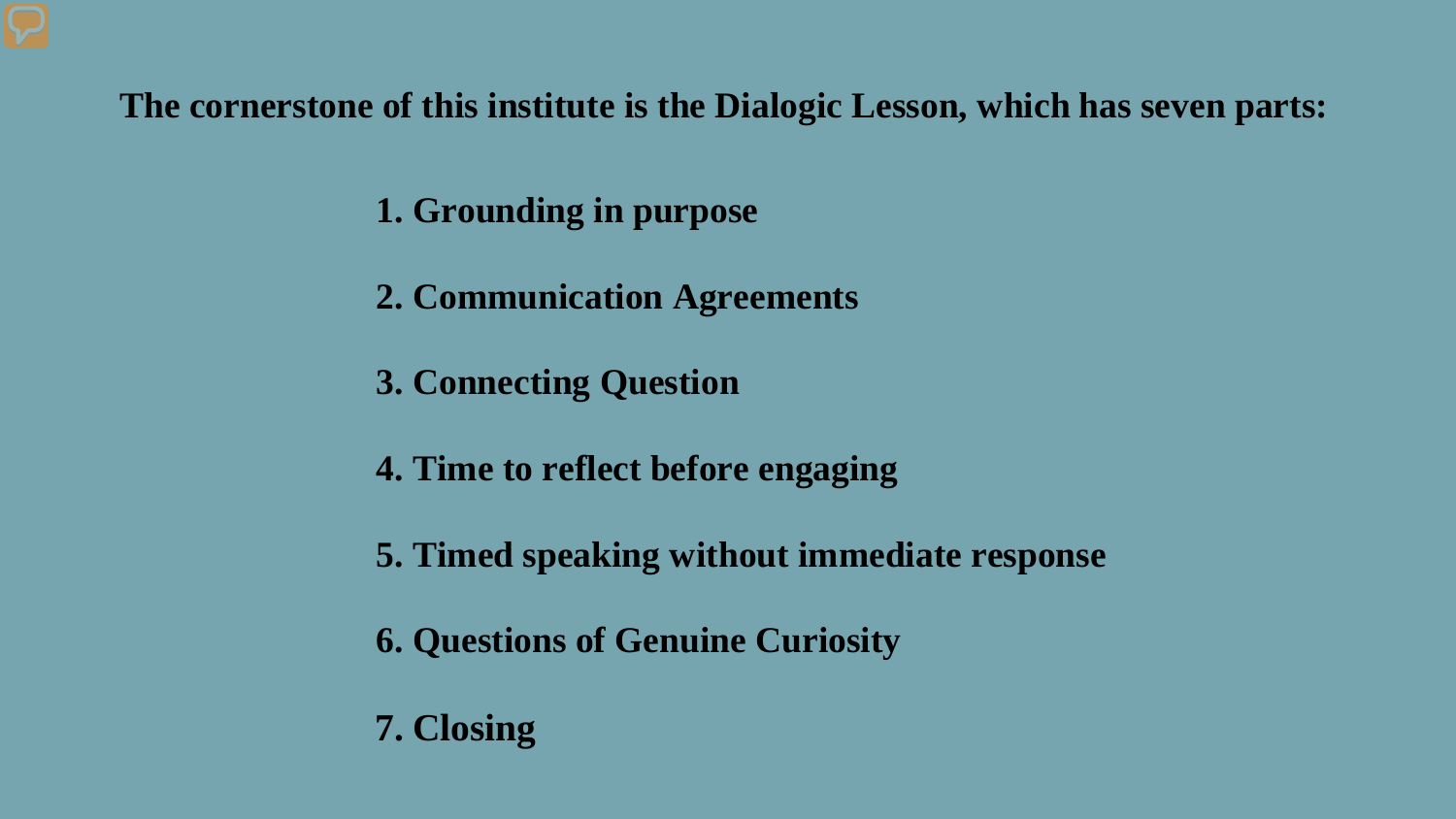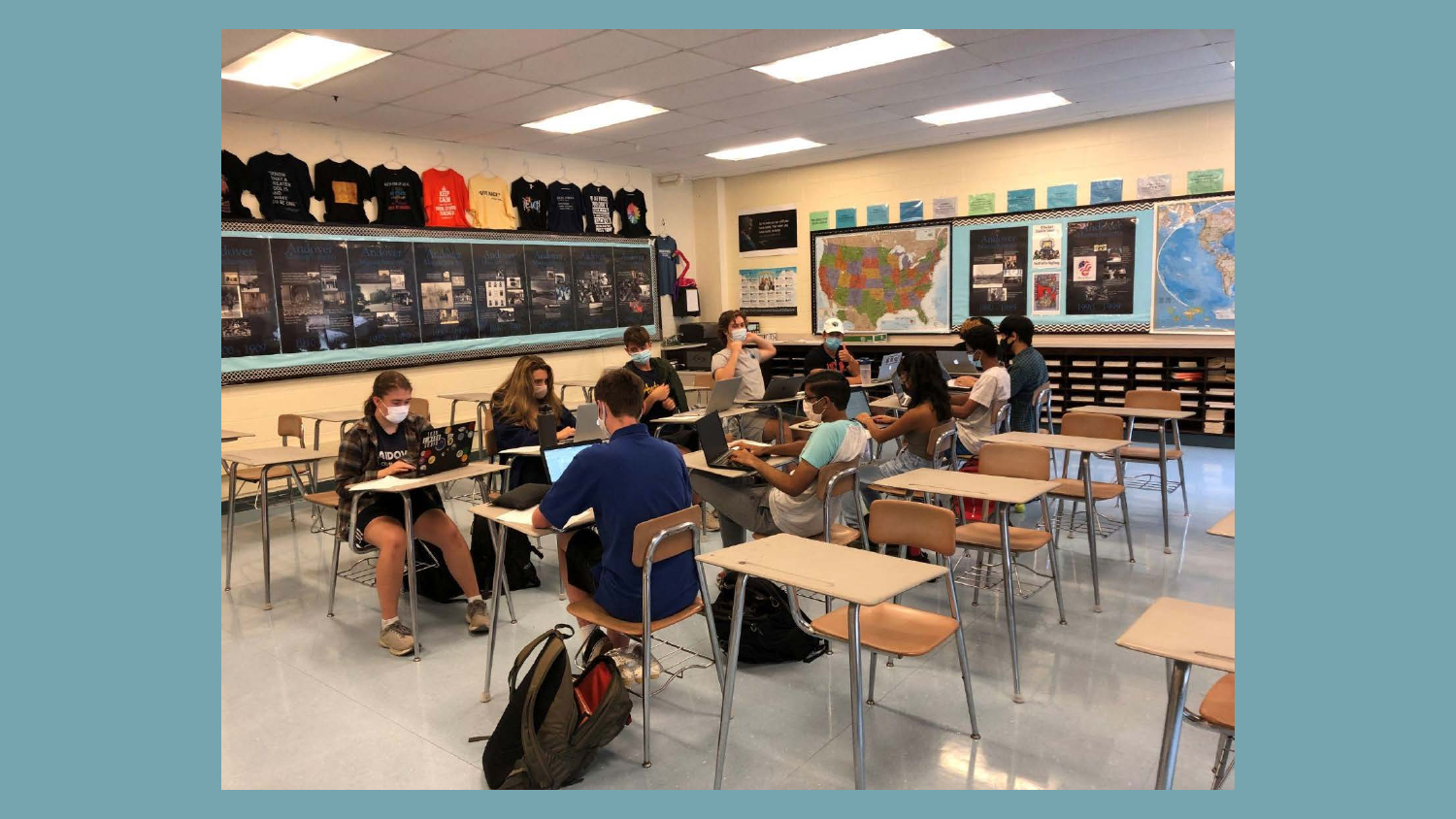## **What was our experience?**

**Helpful to go through the process focusing on public protest in general first:** 

- Allowed us to get comfortable with a less challenging/generalized topic before we looked at a specific protest.
- Allowed students to bring up specific protests themselves rather than teacher providing one.
- Allowed students to hear similarities and differences in their experiences; allowed them to know one another better.
- Otherwise reluctant students joined in.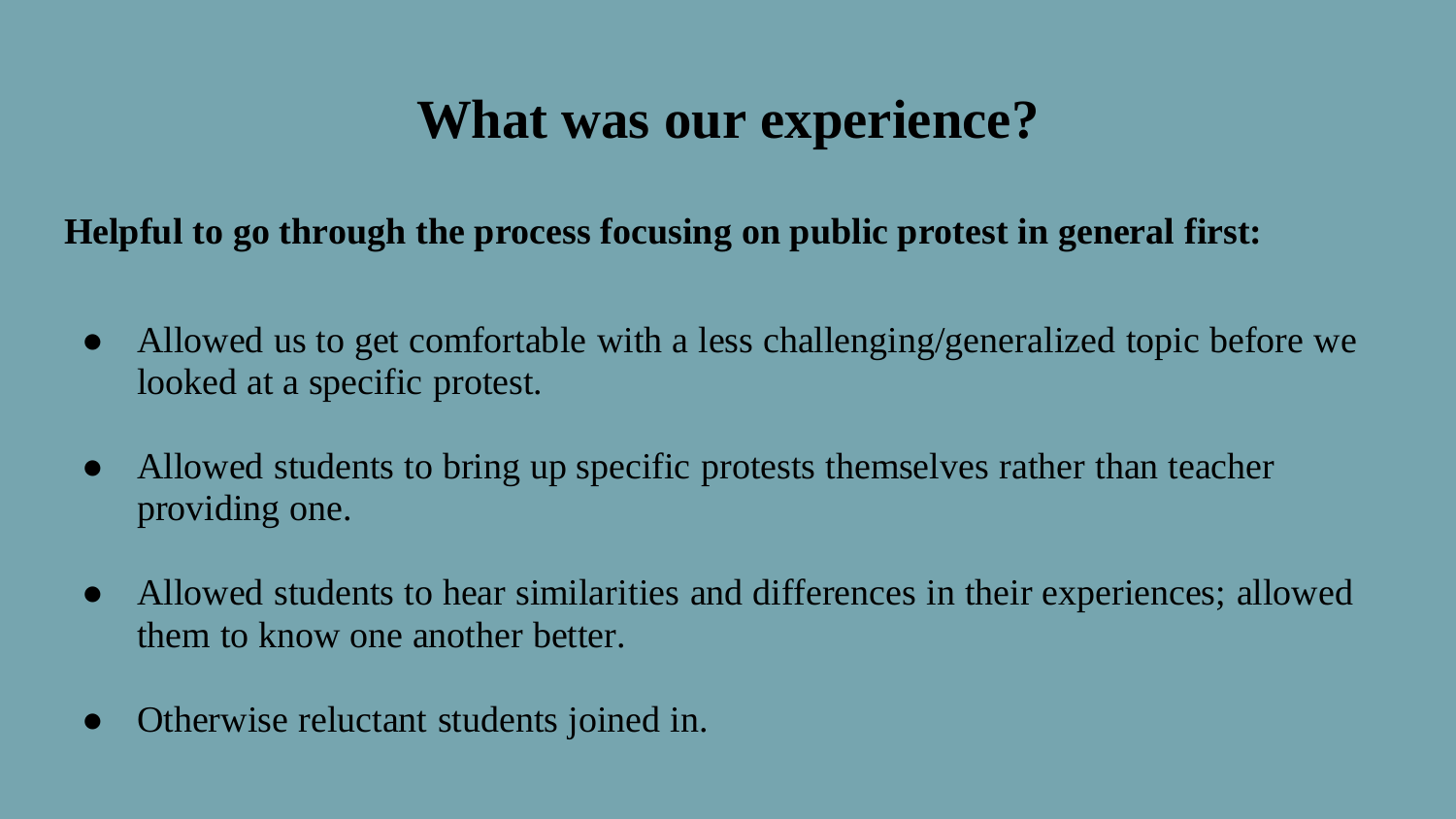## **What was our experience? (continued)**

#### **Focusing on January 6th in particular:**

- Students shared their reactions which included fear, frustration, anger, hopelessness, embarrassment and confusion to name a few.
- A great deal of agreement. For example, this was not an effective form of public protest, and participants were doing more than exercising their First Amendment rights.
- Students felt this might be a good thing for the first time through process. Paved the way for conversations that might involve more disagreement.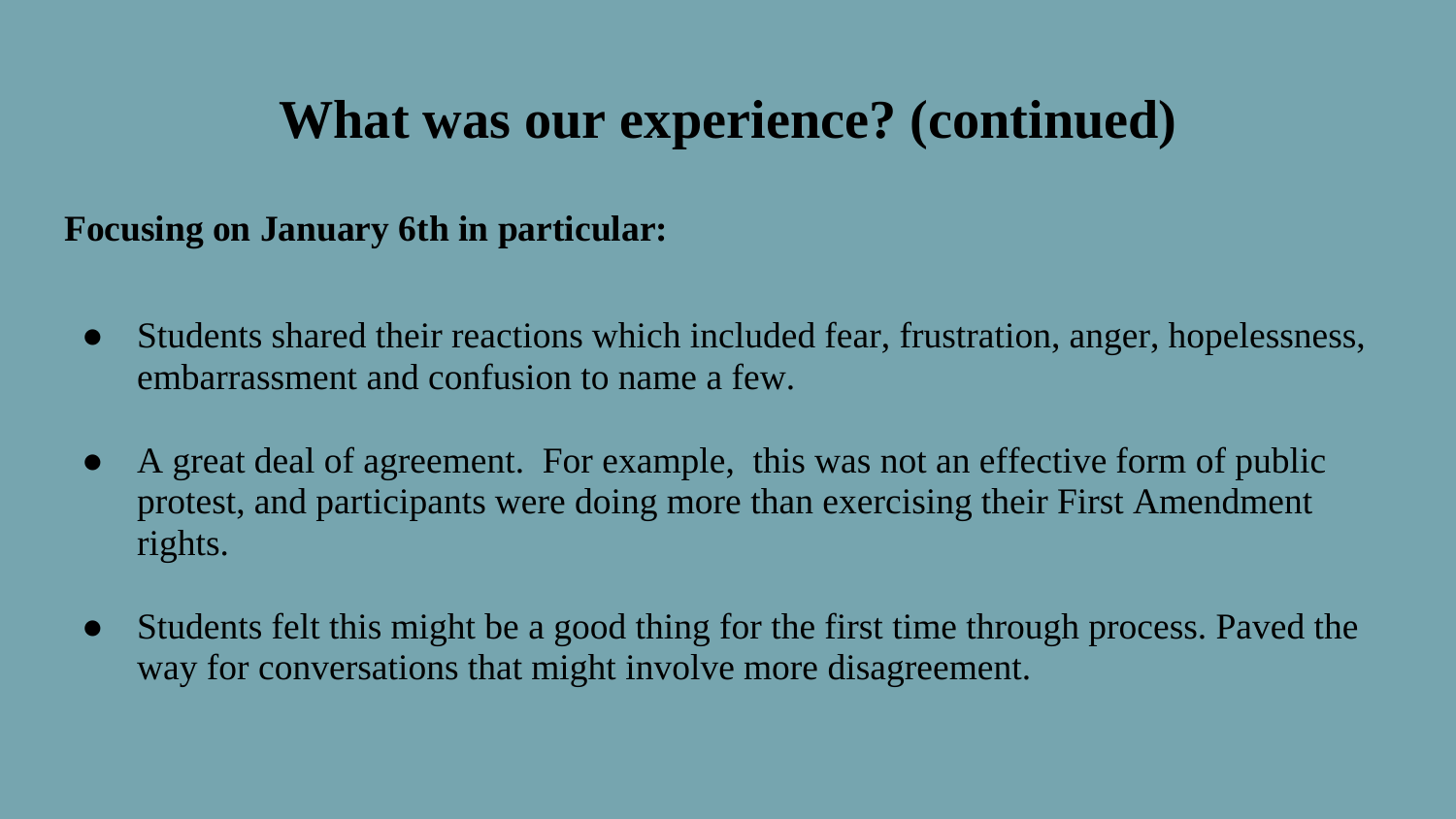## **What was our experience? (continued)**

#### **Focusing on January 6th in particular:**

- Key differences between this protest and other protests that had taken place over the previous summer were noted and examined.
- Race and political philosophy were concluded to be defining aspects of participants
- Questions were raised regarding the response to this particular group might it have been different if the demographic makeup of the group was different?
- A great deal of agreement had to makes a specific effort to see other perspectives.